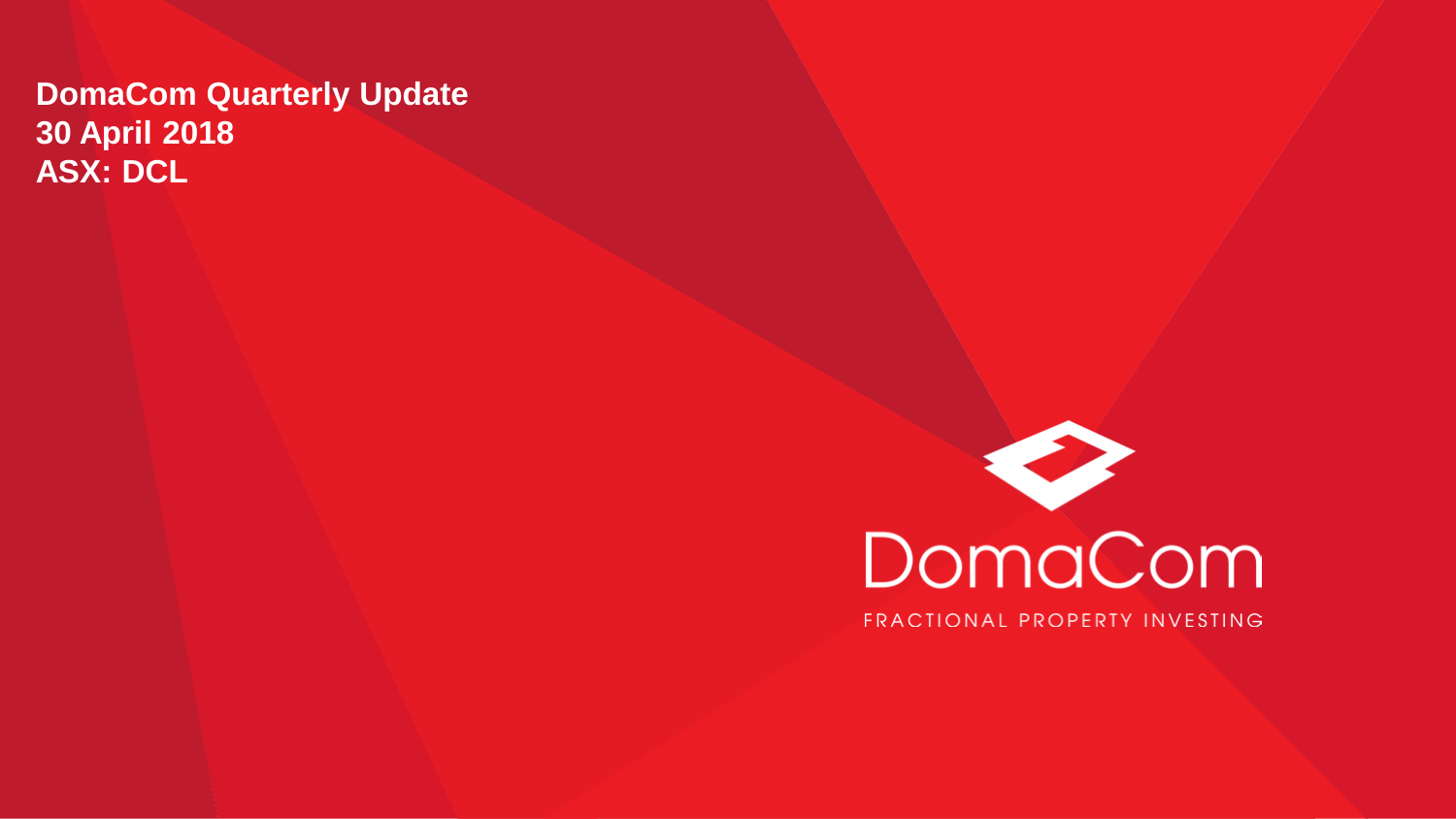#### **CORPORATE SNAPSHOT**



| <b>Key Statistics:</b> |                             |
|------------------------|-----------------------------|
| ASX Code:              | DCL (Listed November 2016)  |
| <b>Share Price:</b>    | 7.3 cents @ April 27th 2018 |
| Shares on Issue:       | 116,107,605 (Incl. Escrow)  |
| Market Cap:            | \$8.5 Million               |
|                        |                             |
| FUM as at 30 April     | \$30.7 Million              |

#### **Highly Experienced Board:**

Chairman Grahame Evans Non-Executive Director Graeme Billings Non-Executive Director David Archbold Non-Executive Director Peter Church OAM CEO **Arthur Naoumidis** COO Ross Laidlaw

CFO/Co Secretary Philip Chard

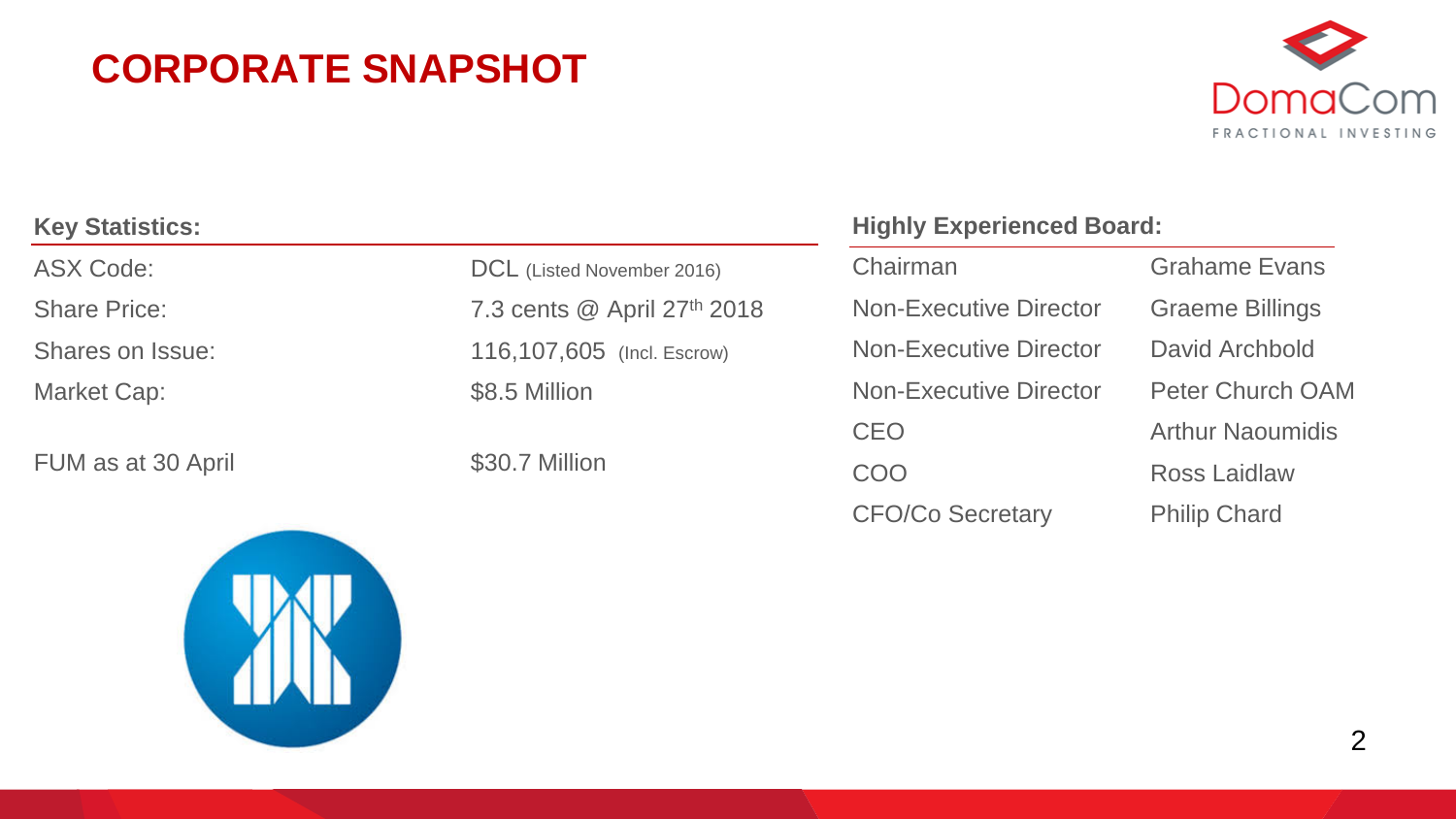#### **CAPITAL & COST SUMMARY**



| Capital Raised since 31 <sup>st</sup> January 2018 | \$680K          |
|----------------------------------------------------|-----------------|
| Equity Placed @ 9 Cents                            | \$150K          |
| <b>ATO R&amp;D Rebate Factoring</b>                | \$530K          |
| <b>Cash Flow Forecast Summary:</b>                 |                 |
| Cash at 31 <sup>st</sup> March                     | \$0.79 Million  |
| Net Cash Outflow forecast for Q2                   | - \$0.89 Millio |
| Plus Factoring of ATO Rebate                       | + \$0.53 Millio |
| New Platform Fee for Brisbane Development          | + \$0.20 Millio |
| Est, Net Cash at 30 June                           | $$0.63$ Million |

#### **What is being done about our cash position?**

EGM to be held on 15th May to refresh placement capacity We are actively pursuing options to top up our cash Will let the market know in mid-June

- Million (includes redundancies & legal expenses)
- Million (Received April)

Million (estimated June)\* see update re platform fees on slide 6  $$0.63$  Million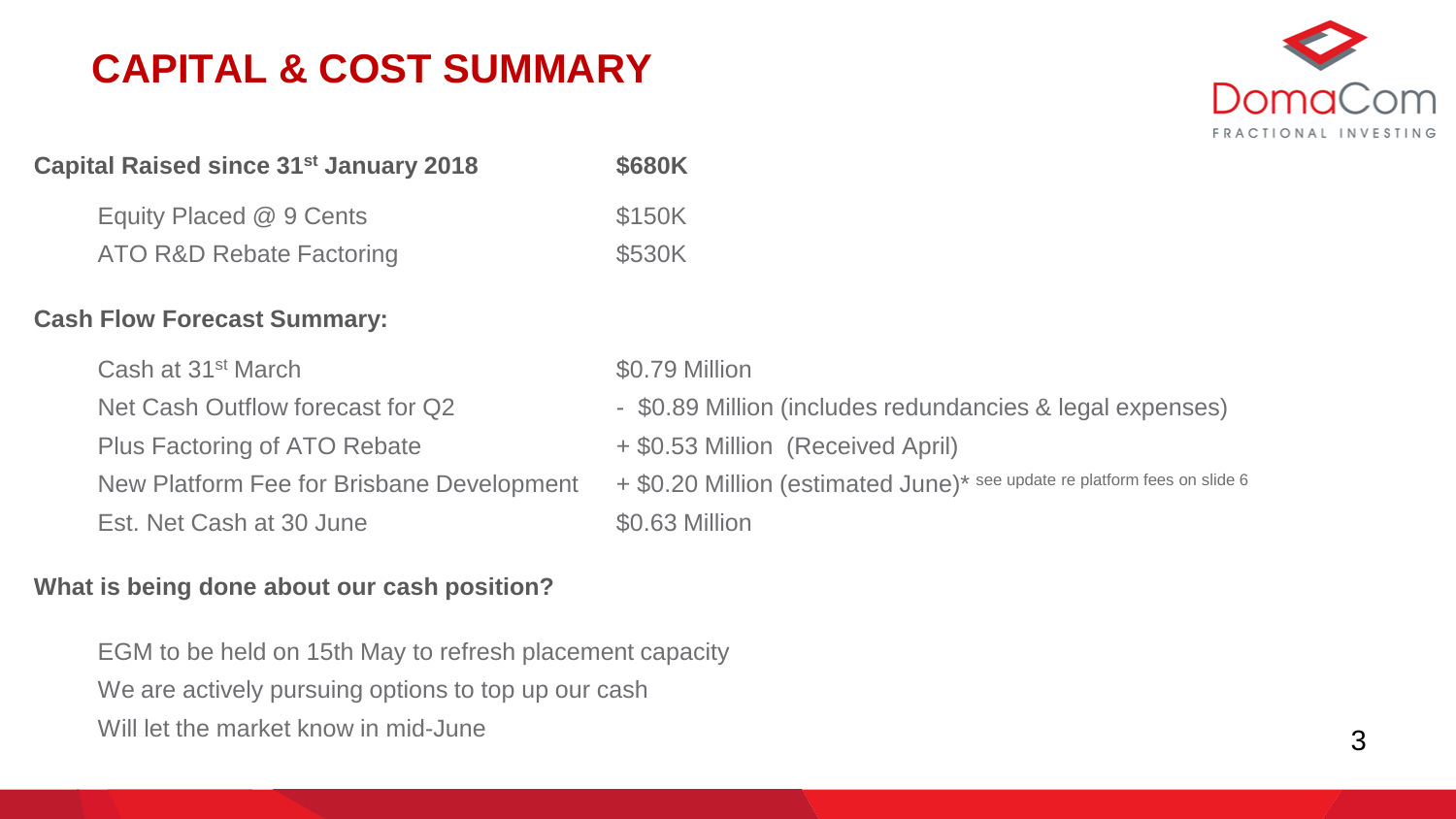#### **KEY MILESTONES FOR DOMACOM**



- **Debt for residential investments**
	- New PDS went live February 27th
		- Advisers can now fund loans as well as properties
	- Three combined Debt/Equity campaigns in progress
		- Total FUM uplift of these three transactions is \$4.9 million
		- \$2.8 Million already committed
		- \$3.2 Million of the FUM impact to be derived from the underlying loan campaigns
	- DomaCom in discussion with several lenders to provide loans for the platform
		- Several bank & non-bank lenders engaged
		- We have received a firm expression of interest for \$100 Million facility that we expect to crystalise in next 4 weeks after completion of DD and negotiations
		- SMSF's will not require a Limited Recourse Borrowing Arrangement simplicity & cost savings
	- Our first external debt has been organised for a sub-fund
		- \$2 million facility sourced from non-bank lenders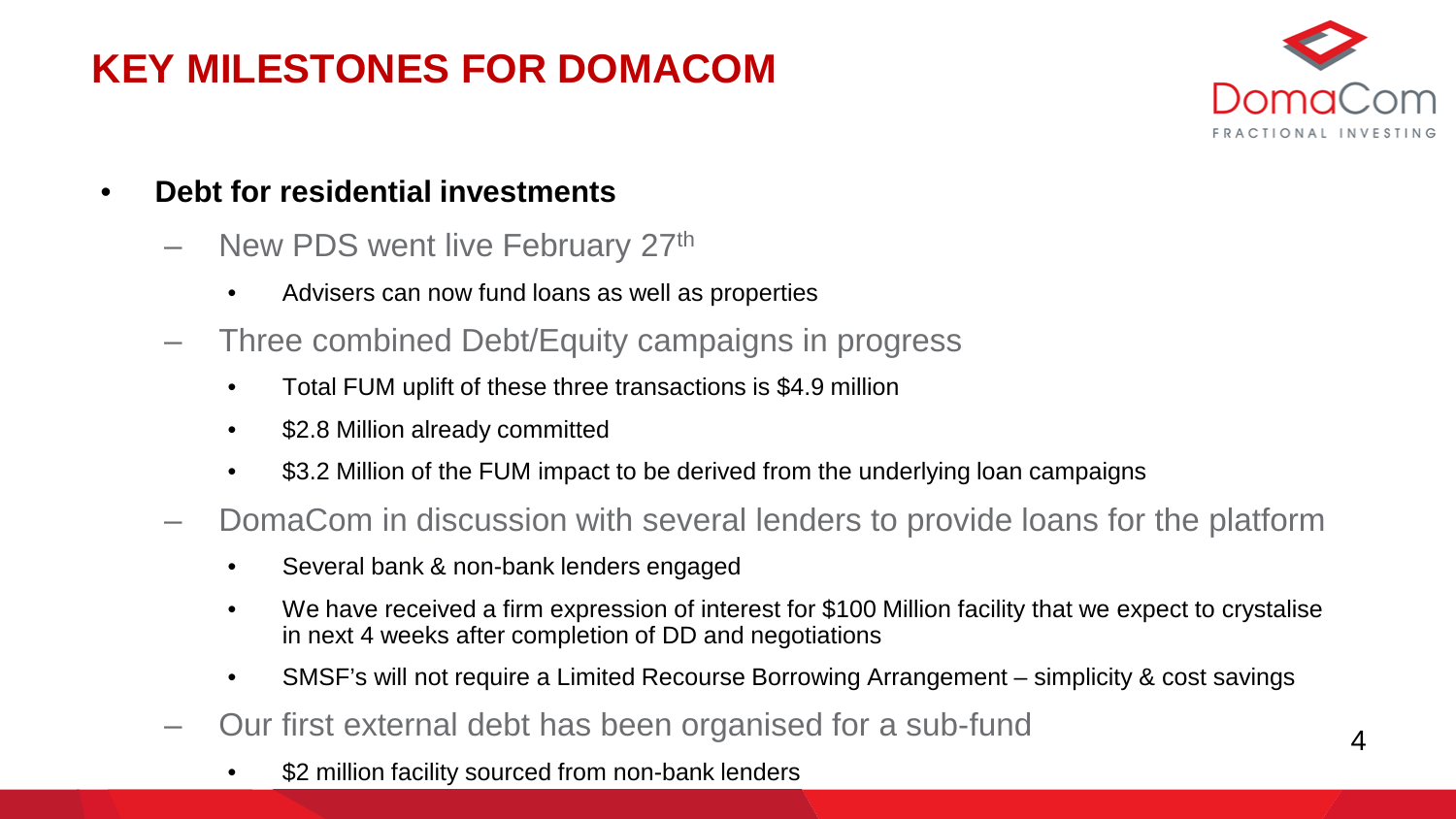## **KEY UPCOMING MILESTONES FOR DOMACOM**



- **First Registered Mortgage Investments now available**
	- Investors can now participate in mortgage loan campaigns to fund DomaCom property investments
	- Attractive returns secured by first registered mortgages:
		- Low Loan-to-Value(LVR) ratio's generally between 40% and 60%
		- 5.06% p.a. for loans secured against residential properties
		- 9.56% p.a. for loans secured against the land and assets of a development
		- These rates are received on a monthly basis in investors hands after all costs
- **Sydney Badgerys Creek Land banking Success**
	- First \$4.2 Million campaign completed and property settled 30th April
	- Second \$5.7 Million campaign nearing completion
	- Adds 10 year FUM to the platform
	- Land to be rented out during term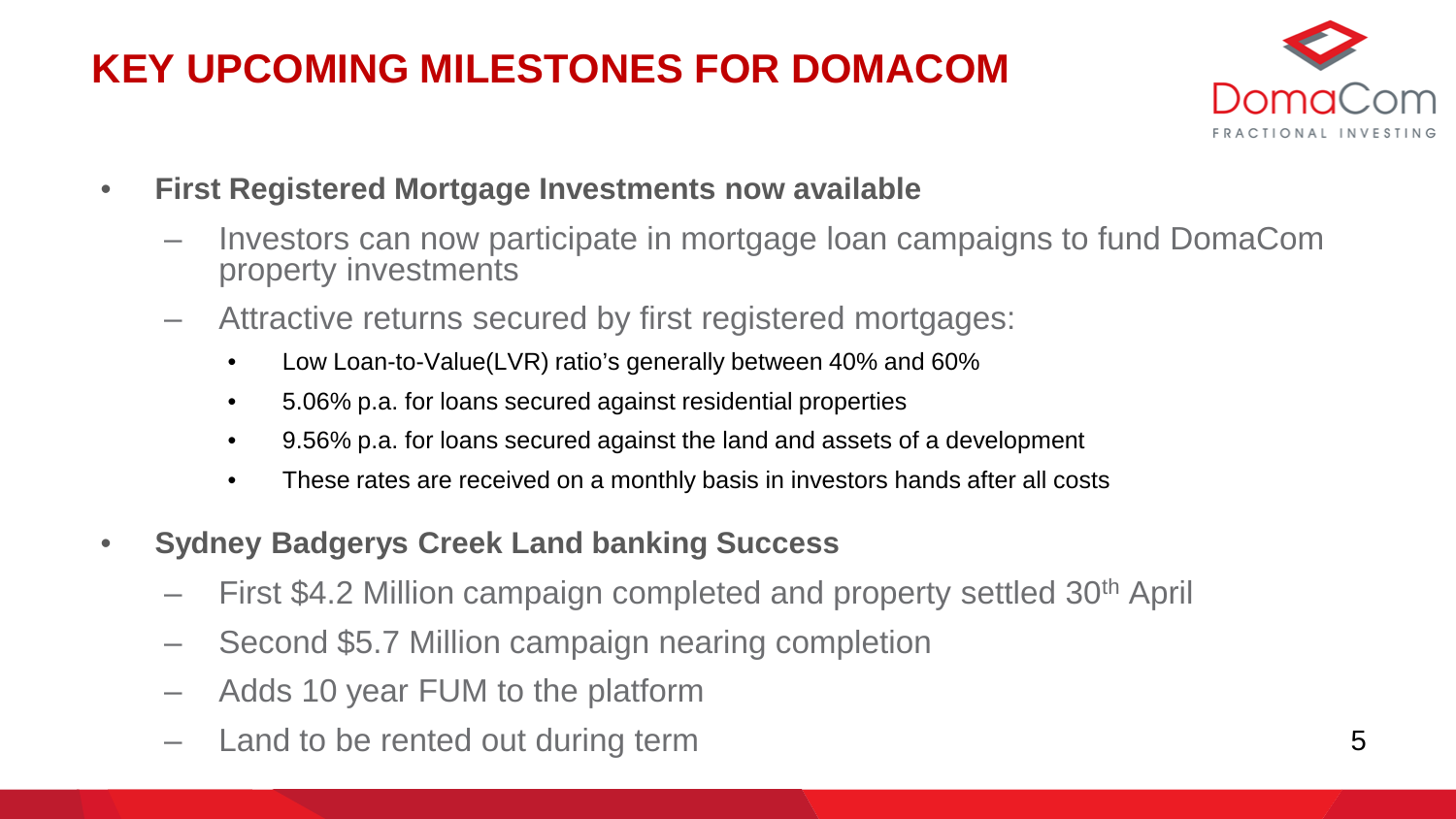## **KEY UPCOMING MILESTONES FOR DOMACOM**



- **"Special Opportunity" transaction capability launched**
	- A feature of our new PDS
	- First "Special Opportunity" is a \$2 million initial campaign to co-invest into the Prodigy Network Assemblage project in New York City
	- Several other "Special Opportunities" being negotiated
- **Upfront Platform Fees Introduced**
	- Upfront fees being charged to use platform where platform being used for development projects
	- Heads of Agreement(HOA) entered into first upfront fee transaction
		- \$8.8 Million to acquire Brisbane CBD hotel development site
		- \$6 Million committed by project sponsor only \$2.8 million remains
		- Circa \$200K to be paid on completion of raising expected by June 30th
	- Several Other development projects being negotiated which will also result in upfront fees
	- This will help address our cash flow needs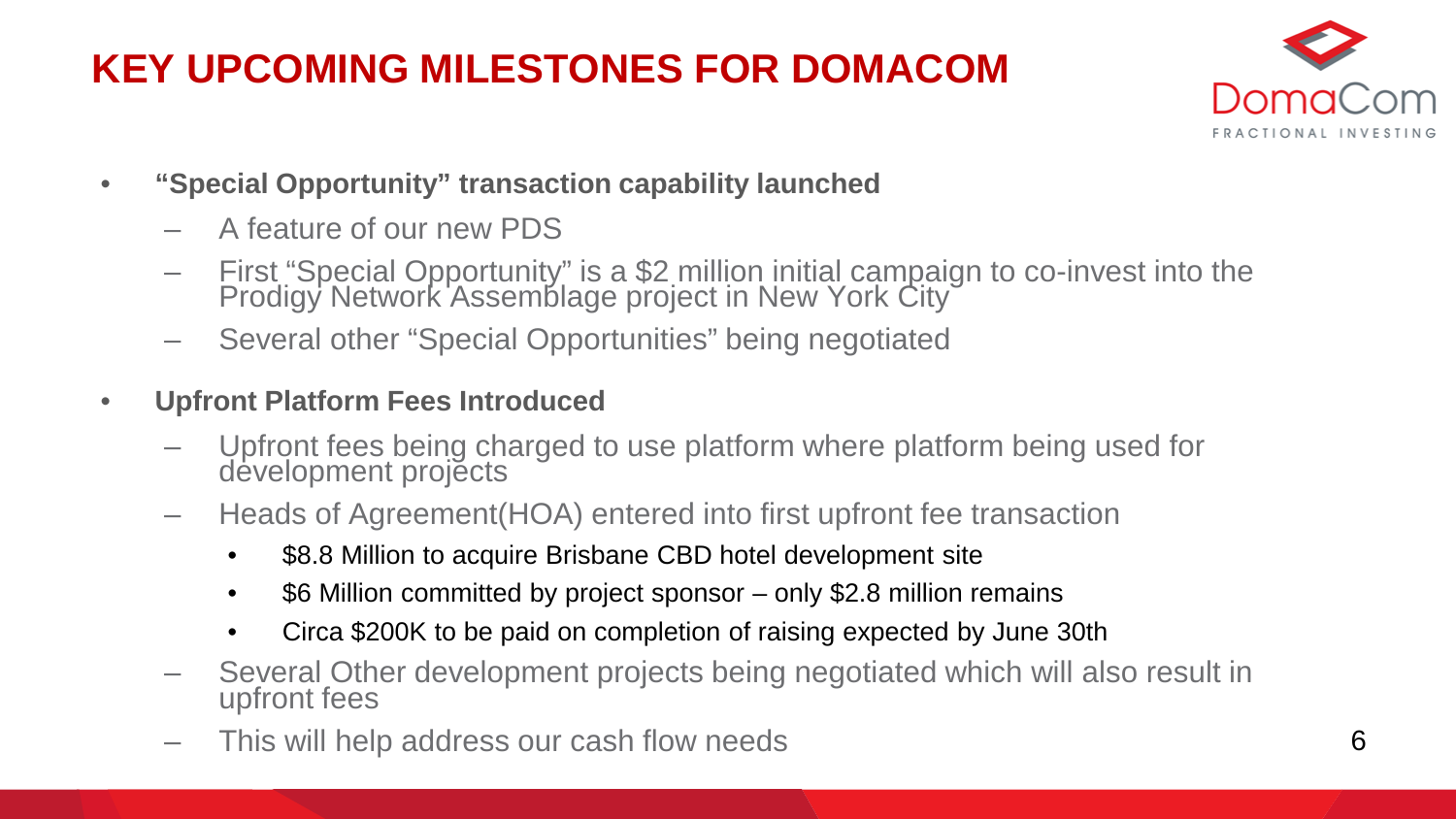## **KEY UPCOMING MILESTONES FOR DOMACOM**



- **Senior Equity Release**
	- ASIC Relief Instrument expected shortly
	- Expected launch is now 2018 Q3
	- Strong fit with inter-generational financial planning
- **SMSF Ruling:** 
	- Federal Court & AAT Appeals being heard on May 23rd
	- DomaCom believes there are strong grounds for an appeal
- **Treasury Draft MIT amendments** 
	- Treasury has deferred the proposed Managed Investment Trust(MIT) legislation restricting residential property investments
	- Update from Treasury still not received & no legislation has been released
	- If MIT Residential Property Ban remains then DomaCom will elect not to be an MIT and instead use alternative tax elections
	- DomaCom will continue to purchase residential properties in any event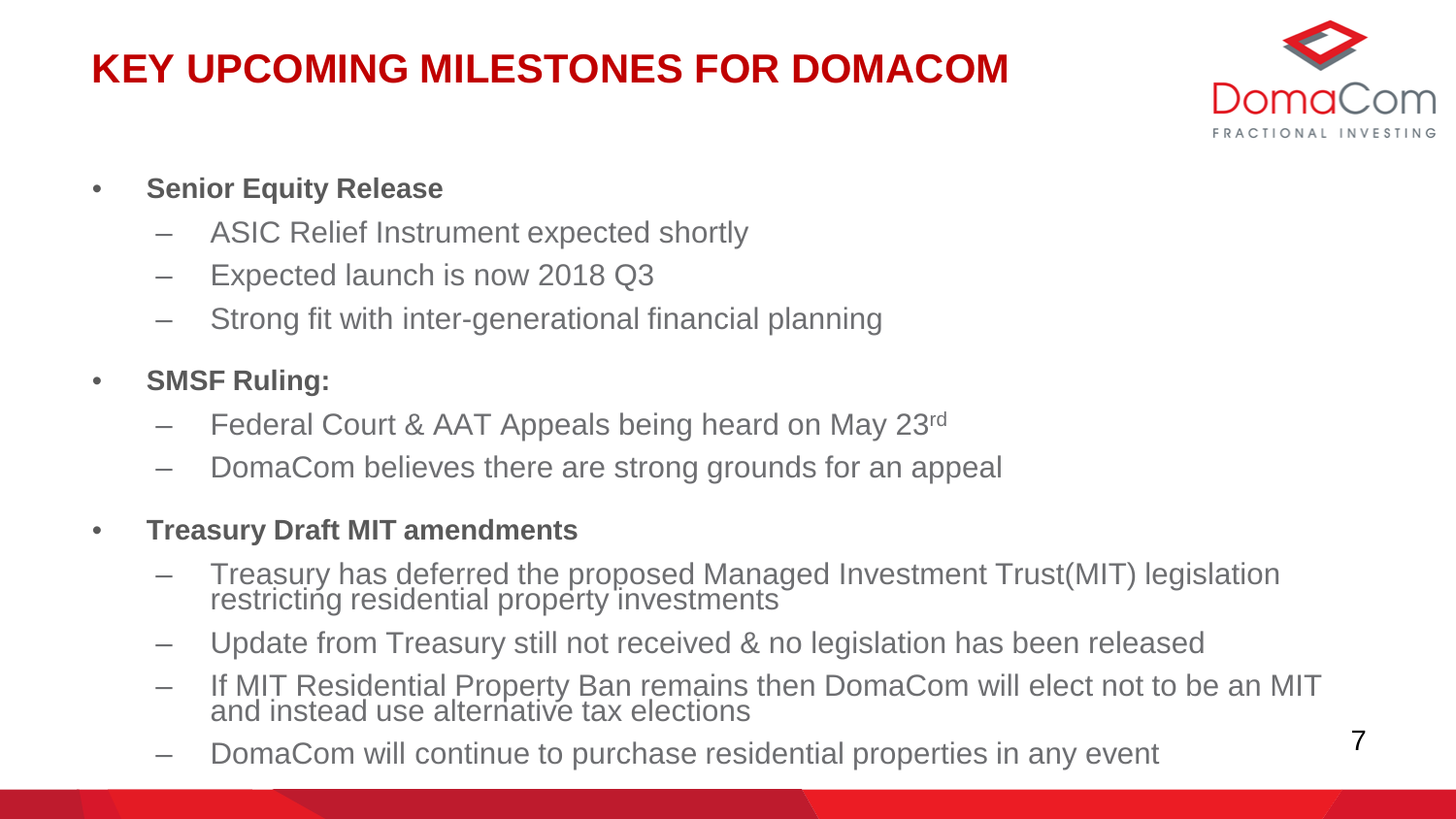#### **HIGHLY EXPERIENCED BOARD**





**Chairman**  Grahame Evans 30+ years financial services Extensive board experience



**Non-Executive Director** Graeme Billings 34 years PWC audit



**Non-Executive Director** David Archbold 45 years property veteran



**Non-Executive Director** Peter Church OAM Extensive legal experience



**Chief Executive Officer** Arthur Naoumidis 22+ years financial services Ex-CEO of Praemium(ASX:PPS) 13 years senior IT



**Chief Operating Officer** Ross Laidlaw 25+ years financial services Ex-CEO of Skandia Australia



**Chief Financial Officer** Philip Chard 20+ financial services